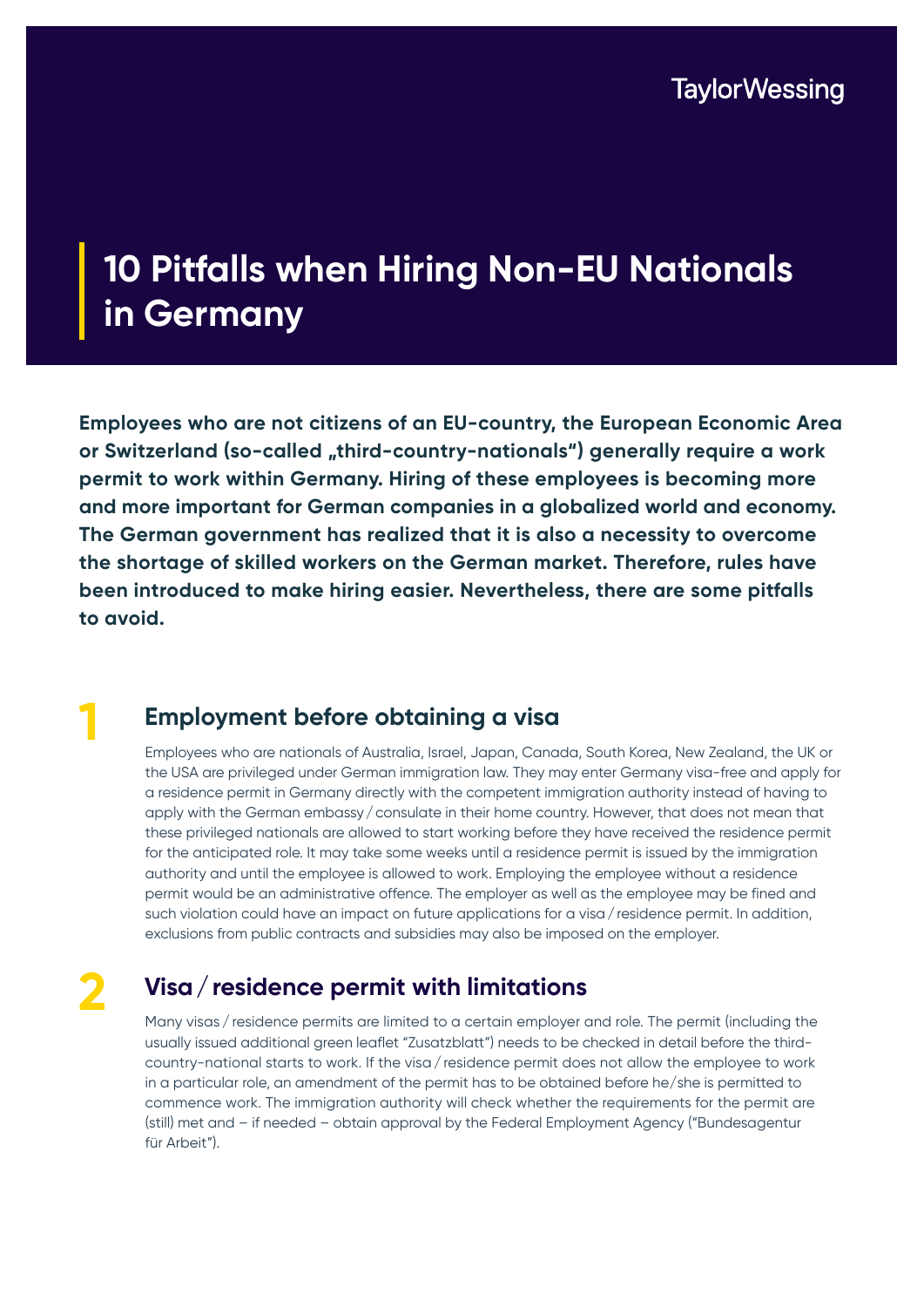## **3**

#### **Visa-free business trips**

Certain nationals may enter Germany without the need for a visa and may stay for up to 90days (in a rolling period of 180 days) in Germany. Although employment is not allowed until a visa/ residence permit explicitly allows the third-country-national to work, there are certain activities that are not considered as "work" under German immigration law and thus do not require a visa/residence permit. Business trips are among these activities not considered "work", i.e. an employee of a foreign employer can perform business trip-related tasks in Germany without the need for a visa. However, the definition of what falls under business trip-related tasks is rather restrictive: The employee would only be allowed to attend meetings or negotiations in Germany, prepare contract offers, sign contracts or supervise the performance of a contract on behalf of the employer located abroad. The employee would also be allowed to establish, supervise or control a part of a company in Germany for an employer with its registered office abroad. Any other activity would as a general rule require a visa / residence permit. It is therefore recommended to seek professional advice, if the intended activities seem to fall within a grey area.

### **4**

**5**

**6**

#### **Notification after ending employment**

Employer and employee are required to notify the immigration authority after ending the employment relationship. The immigration authority will then decide whether it shortens the duration of the visa/ residence permit. The notification has to be made by the employer no later than four weeks after the employer becomes aware of the upcoming end of the employment relationship (e.g. after signing a separation agreement or issuing a termination letter). For the employee this deadline ends two weeks after becoming aware of the end of employment. Failure to comply with the notification obligation may result in a fine for the employer and the employee.

#### **Minimum remuneration requirements**

Some visa / residence permits require a certain annual minimum gross remuneration, e.g. the EU Blue Card or visa / residence permits that require approval by the Federal Employment Agency. The minimum requirements need to be met for the full duration of the visa/residence permit. It should be noted that only the guaranteed remuneration will count towards the remuneration thresholds. Therefore, variable payments which are not guaranteed do not count and will result in the visa / residence permit being denied or their duration being shortened.

#### **Automatic expiry of residence permits**

Residence permits can automatically expire by law if the third-country-national has left Germany and has not re-entered within six months. The return period can be longer than six months for certain residence permits, e.g. for EU Blue Card holders or in case a longer return period was applied for and granted by the immigration authority before the return period was exceeded. In the event a residence permit has expired, the employee will need to apply for a new permit.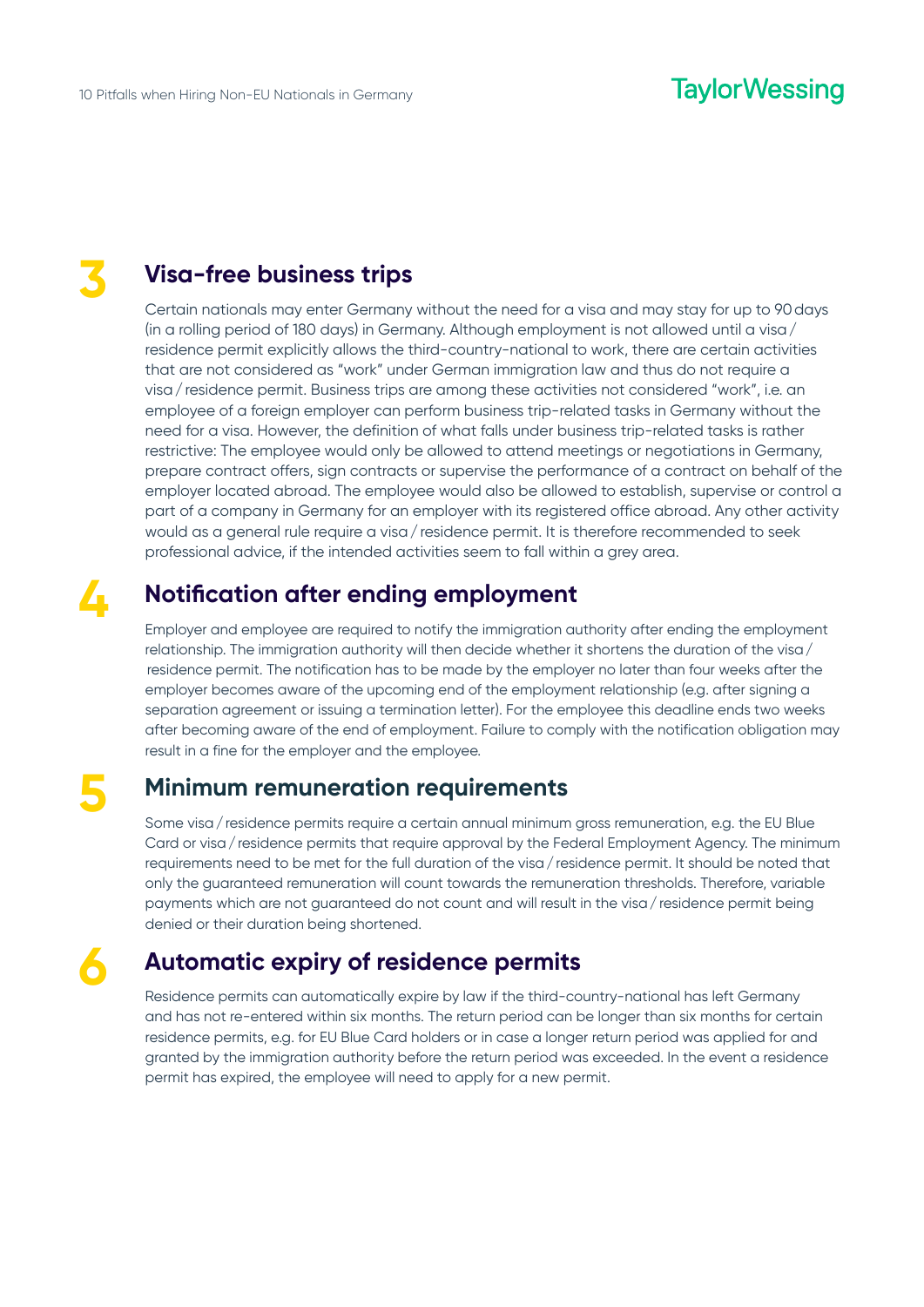**7**

#### **EU Blue Cards issued by German authorities**

Even though the name would suggest otherwise, the holder of an EU Blue Card is only allowed to work in the country of issuance; i.e. the employee with an EU Blue Card issued by the German authorities is allowed to travel to other countries of the EU but is not allowed to carry out work there. To be able to carry out work the employee must apply for another residence permit for the country in question. An exception to this rule applies if the employee enjoys the status of a longterm resident and is seconded by his/her employer in an EU-country to another EU-country to carry out services for a maximum of three months within a year.

## **8**

#### **Temp-Working**

Temp-work is comparably strictly regulated in Germany. A visa/residence permit application for employees who are supposed to work as temp-workers will be denied for every visa/residence permit that requires approval by the Federal Employment Agency. This means that obtaining a visa / residence permit for temp-workers will only be possible if the employee can apply for a visa/residence permit that does not require approval by the Federal Employment Agency, as is the case with an EU Blue Card with a certain annual minimum salary (2022: EUR 56.400 gross), or if the employee has already received a residence permit in the past which allows him/her to work without any limitations, e.g. if the employee was issued a settlement permit.

**9**

#### **Schengen visas for other Schengen states**

A Schengen visa which was issued for one Schengen state allows the holder to also travel visa-free to other Schengen states, e.g. to Germany. However, in case the travel plans change and the Schengen state for which the visa was issued will no longer be a destination, the employee will need to apply for a Schengen visa for Germany. It is therefore not possible to apply for a Schengen visa for one country and simply travel directly to another Schengen country. A violation of this rule can have the result that the individual is stopped at border control and is sanctioned with a fine.

## **10**

#### **Visa/residence permit for digital nomads**

Under German immigration law, many visa/residence permit applications by third-country-nationals living in Germany who want to work for a foreign entity with no registered seat or branch in Germany will be denied. While it is generally possible for foreign companies to hire employees in Germany without the requirement of a local presence, German immigration law in most cases requires that an employer has a physical presence in Germany. This should be considered before/during the job interview or before making an offer of employment. Working as a digital nomad will only be possible in limited situations, e.g. if the employee is a privileged national (national of Australia, Israel, Japan, Canada, South Korea, New Zealand, the UK or the US) and meets the requirements of the visa/residence permit for privileged nationals or if the employee is already allowed to work for any employer on the basis of a settlement permit.